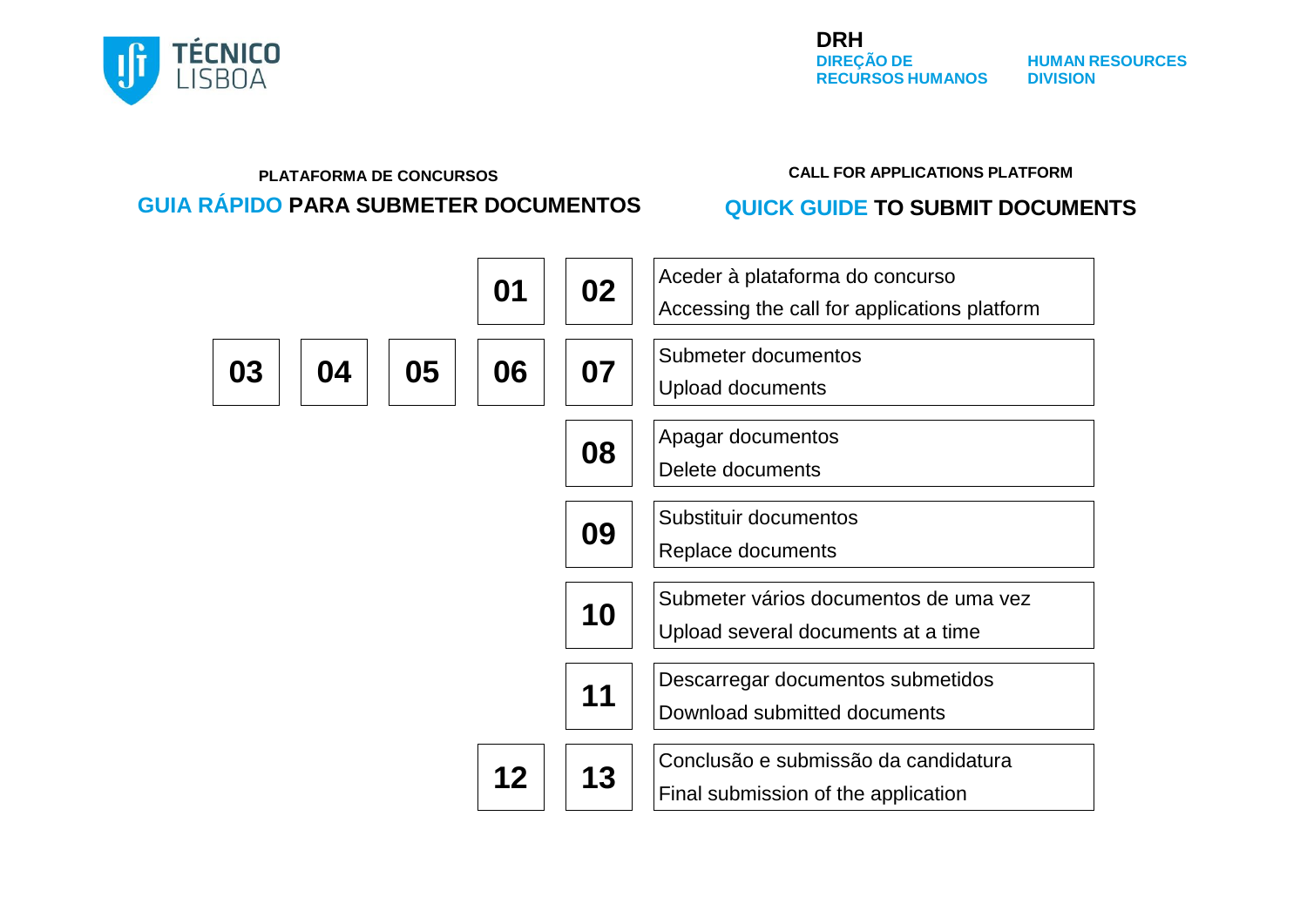Clique na ligação enviada na mensagem de correio eletrónico

<span id="page-1-0"></span>Follow the URL provided in the e-mail message

| Subject: Re: Call for applications 2/2015 - Full Professor - Computer Science and Engineering - Artificial intelligence<br>Date: Tue. 23 Jun 2015 17:53:58 +0100<br>From: Jane <jane@tecnico.ulisboa.pt><br/>To: John Smith <miguel.m.coimbra@tecnico.ulisboa.pt></miguel.m.coimbra@tecnico.ulisboa.pt></jane@tecnico.ulisboa.pt> |
|-----------------------------------------------------------------------------------------------------------------------------------------------------------------------------------------------------------------------------------------------------------------------------------------------------------------------------------|
| Dear John Smith,                                                                                                                                                                                                                                                                                                                  |
| We acknowledge your interest in this call.                                                                                                                                                                                                                                                                                        |
| The following documents will be required to complete the application:                                                                                                                                                                                                                                                             |
| - Curriculum vitae<br>- Synopsis of the most relevant academic contributions<br>- PDF version of the most relevant scientific publications<br>- Scientific and pedagogical project<br>- Other relevant works<br>- Signed declaration on honor                                                                                     |
| To upload the required documents please use the following URL (PDF file format is highly recommended):                                                                                                                                                                                                                            |
| https://dot.tecnico.ulisboa.pt:/admissions/candidate/1416132321869843?hash=31ae43ea-d864-4c43-a5df-3edb50266798                                                                                                                                                                                                                   |
| The above URL will be active until 2015.08.12 11.50 pm (GMT+1). You are allowed to add or replace a given document until this seadline (make sure to use the same file name in case of a document replacement).                                                                                                                   |
| You can find instructions to upload the documents at http://drh.tecnico.ulisboa.pt/                                                                                                                                                                                                                                               |
| If you have any further questions, please do not hesitate to reply to this message.                                                                                                                                                                                                                                               |
| Best regards,<br>Jane<br><b>Faculty and Researchers Unit</b><br><b>Human Resources Division</b>                                                                                                                                                                                                                                   |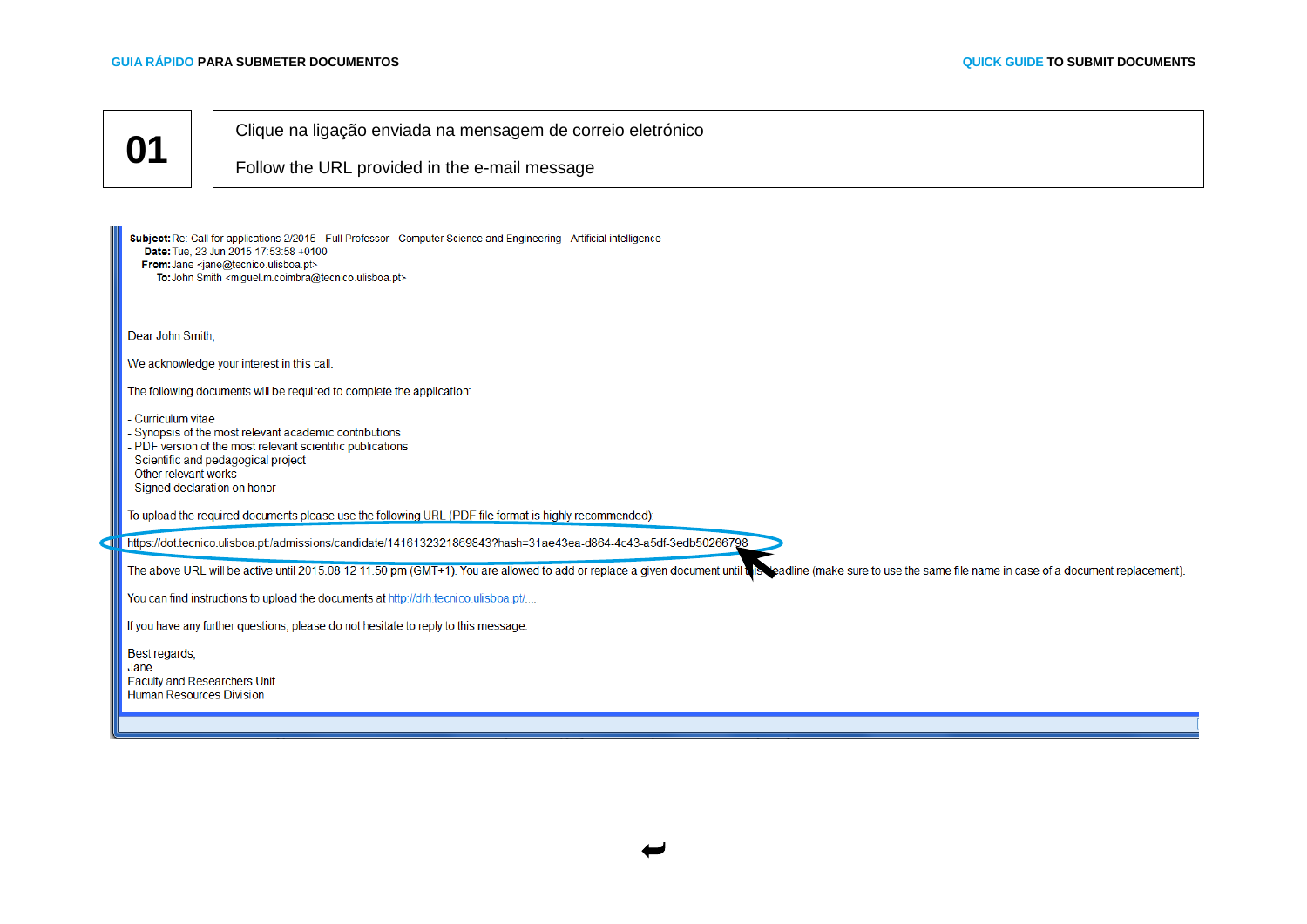<span id="page-2-0"></span>Acederá à sua área na plataforma do concurso

You will access your area in the call for applications platform

| ļļì<br>Avisos   | .IST Aplicações Centrais do IST      |                           |                                                                                                                                                | Login |
|-----------------|--------------------------------------|---------------------------|------------------------------------------------------------------------------------------------------------------------------------------------|-------|
|                 | 1 Candidate John Smith               |                           |                                                                                                                                                |       |
|                 | Documents Submitted by the Candidate |                           | Call for Applications 2/2015 - Full Professor - Computer Science and Engineering - Artificial intelligence 2015-06-17 00:00 - 2015-08-02 00:00 |       |
| File            | <b>Size</b>                          | <b>Created</b>            | <b>Modified</b>                                                                                                                                |       |
| <b>Add File</b> |                                      | Browse. No file selected. | Upload                                                                                                                                         |       |
|                 |                                      |                           |                                                                                                                                                |       |
|                 |                                      |                           |                                                                                                                                                |       |
|                 |                                      |                           |                                                                                                                                                |       |
|                 |                                      |                           | Instituto Superior Técnico                                                                                                                     |       |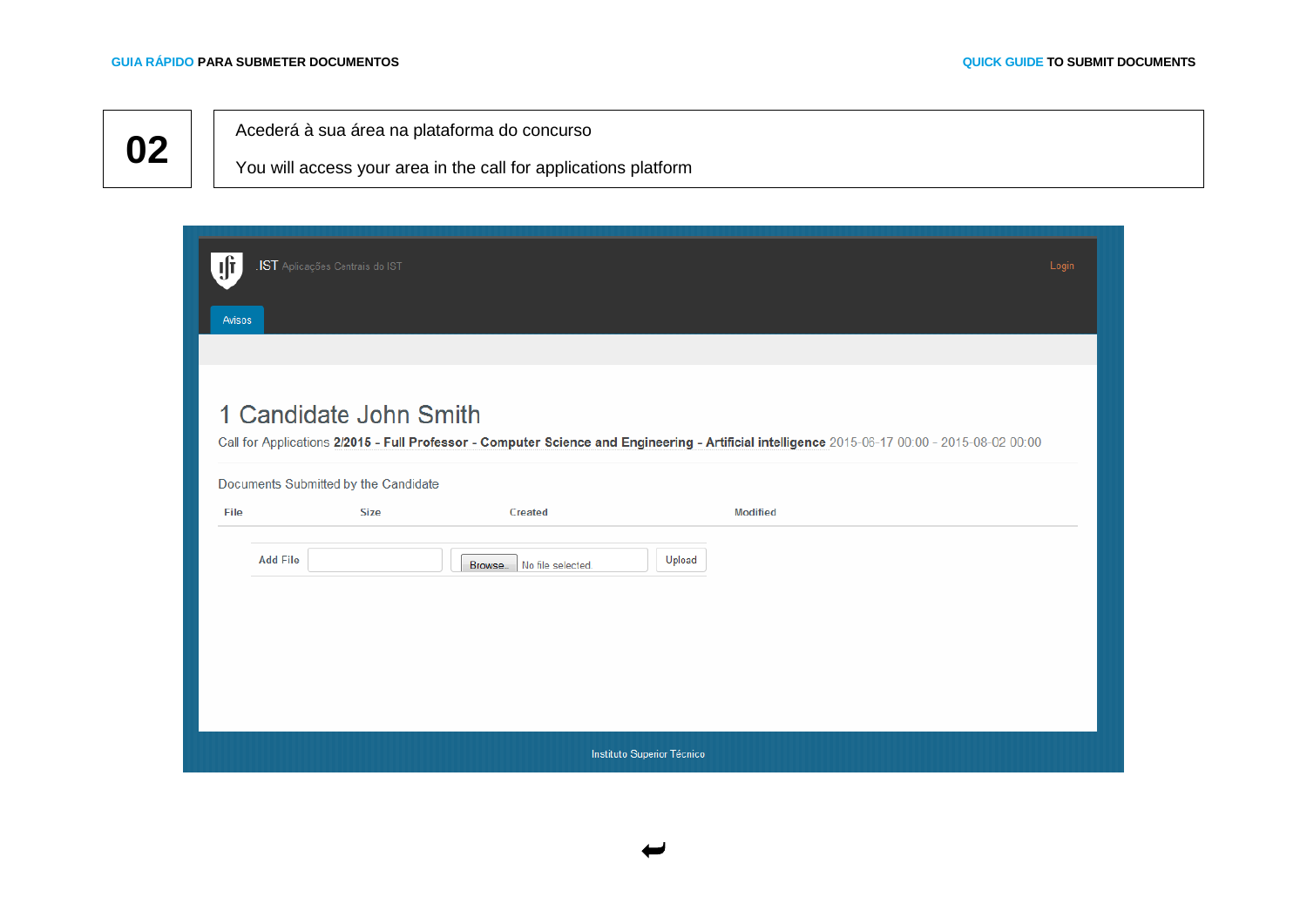<span id="page-3-0"></span>Para carregar um documento, preencha o campo com o respetivo nome

To upload a document fill the box with the document name

|                 | .IST Aplicações Centrais do IST      |                           |                                                                                                                                                | Login |
|-----------------|--------------------------------------|---------------------------|------------------------------------------------------------------------------------------------------------------------------------------------|-------|
| Avisos          |                                      |                           |                                                                                                                                                |       |
|                 |                                      |                           |                                                                                                                                                |       |
|                 | 1 Candidate John Smith               |                           | Call for Applications 2/2015 - Full Professor - Computer Science and Engineering - Artificial intelligence 2015-06-17 00:00 - 2015-08-02 00:00 |       |
|                 | Documents Submitted by the Candidate |                           |                                                                                                                                                |       |
| File            | <b>Size</b>                          | Created                   | <b>Modified</b>                                                                                                                                |       |
| <b>Add File</b> | Curriculum vitae                     | Browse. No file selected. | Upload                                                                                                                                         |       |
|                 |                                      |                           |                                                                                                                                                |       |
|                 |                                      |                           |                                                                                                                                                |       |
|                 |                                      |                           |                                                                                                                                                |       |
|                 |                                      |                           | Instituto Superior Técnico                                                                                                                     |       |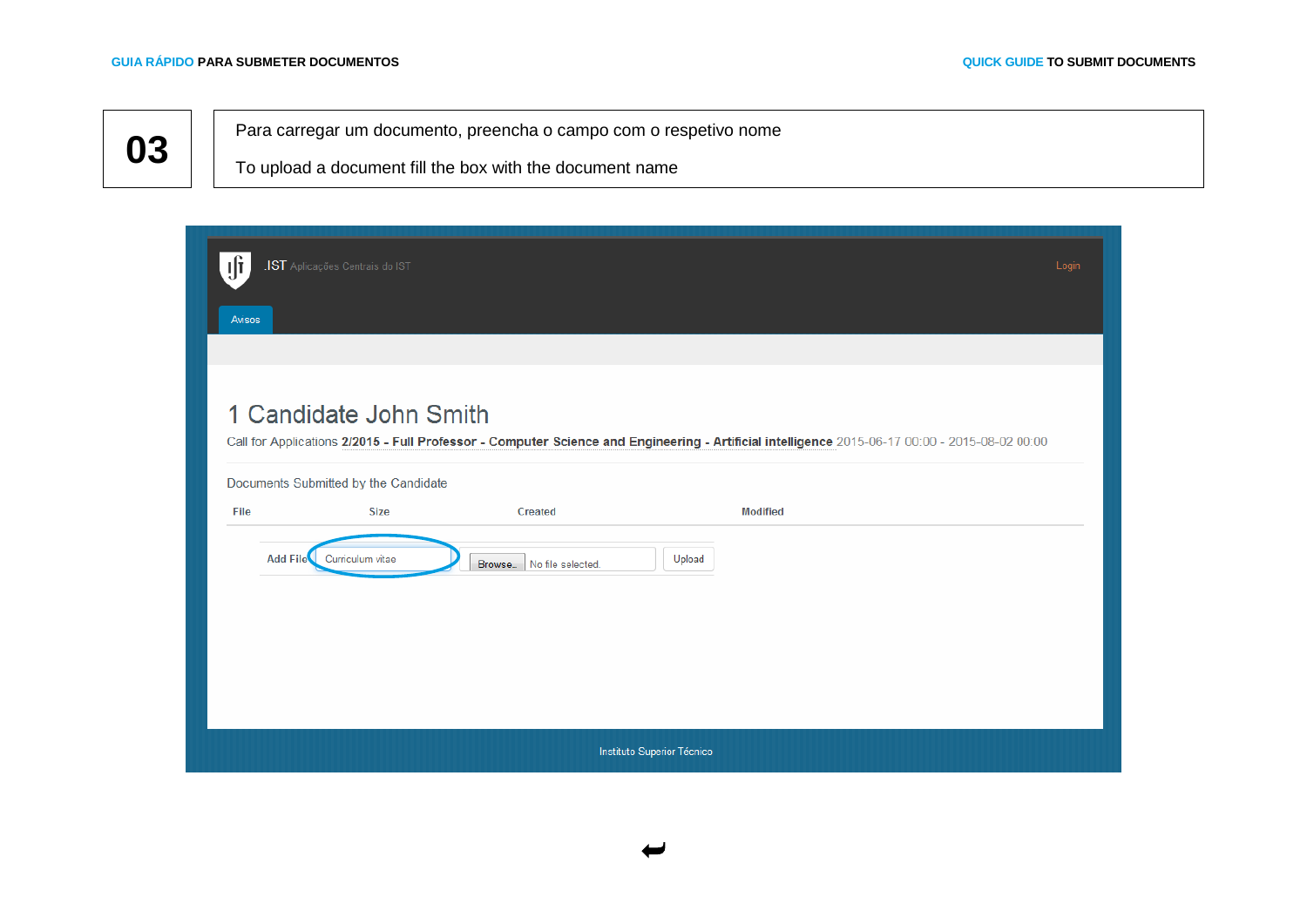<span id="page-4-0"></span>Prima o botão 'Browse'

Press the button 'Browse'

| ıfr<br>Avisos   | .IST Aplicações Centrais do IST                                |                              |                                                                                                                                                | Login |  |  |  |
|-----------------|----------------------------------------------------------------|------------------------------|------------------------------------------------------------------------------------------------------------------------------------------------|-------|--|--|--|
|                 |                                                                |                              |                                                                                                                                                |       |  |  |  |
|                 | 1 Candidate John Smith<br>Documents Submitted by the Candidate |                              | Call for Applications 2/2015 - Full Professor - Computer Science and Engineering - Artificial intelligence 2015-06-17 00:00 - 2015-08-02 00:00 |       |  |  |  |
| File            | <b>Size</b>                                                    | <b>Created</b>               | <b>Modified</b>                                                                                                                                |       |  |  |  |
| <b>Add File</b> | Curriculum vitae                                               | No file selected.<br>Browse. | Upload                                                                                                                                         |       |  |  |  |
|                 | Instituto Superior Técnico                                     |                              |                                                                                                                                                |       |  |  |  |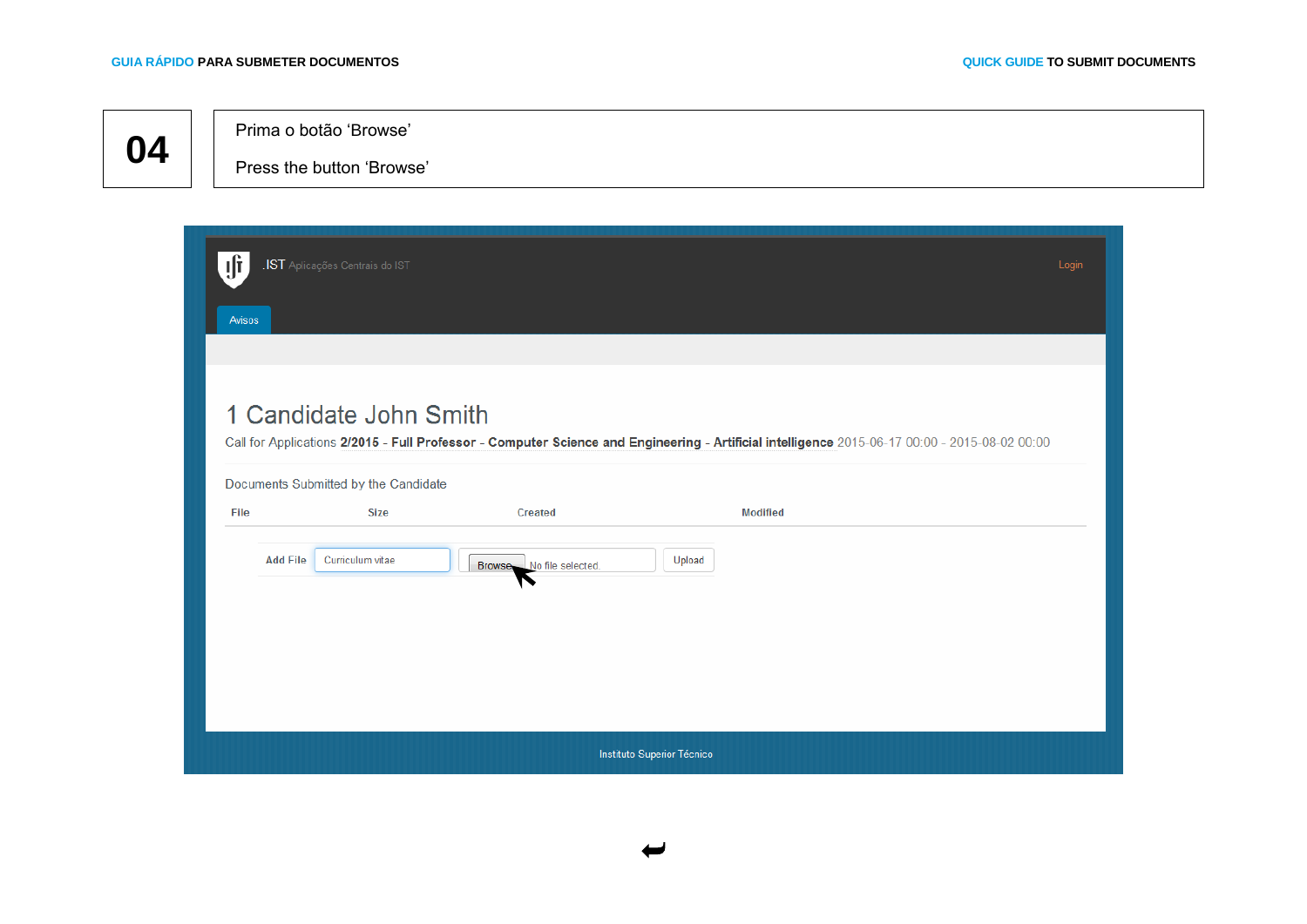Escolha o ficheiro que pretende carregar

Choose the file you want to upload

<span id="page-5-0"></span>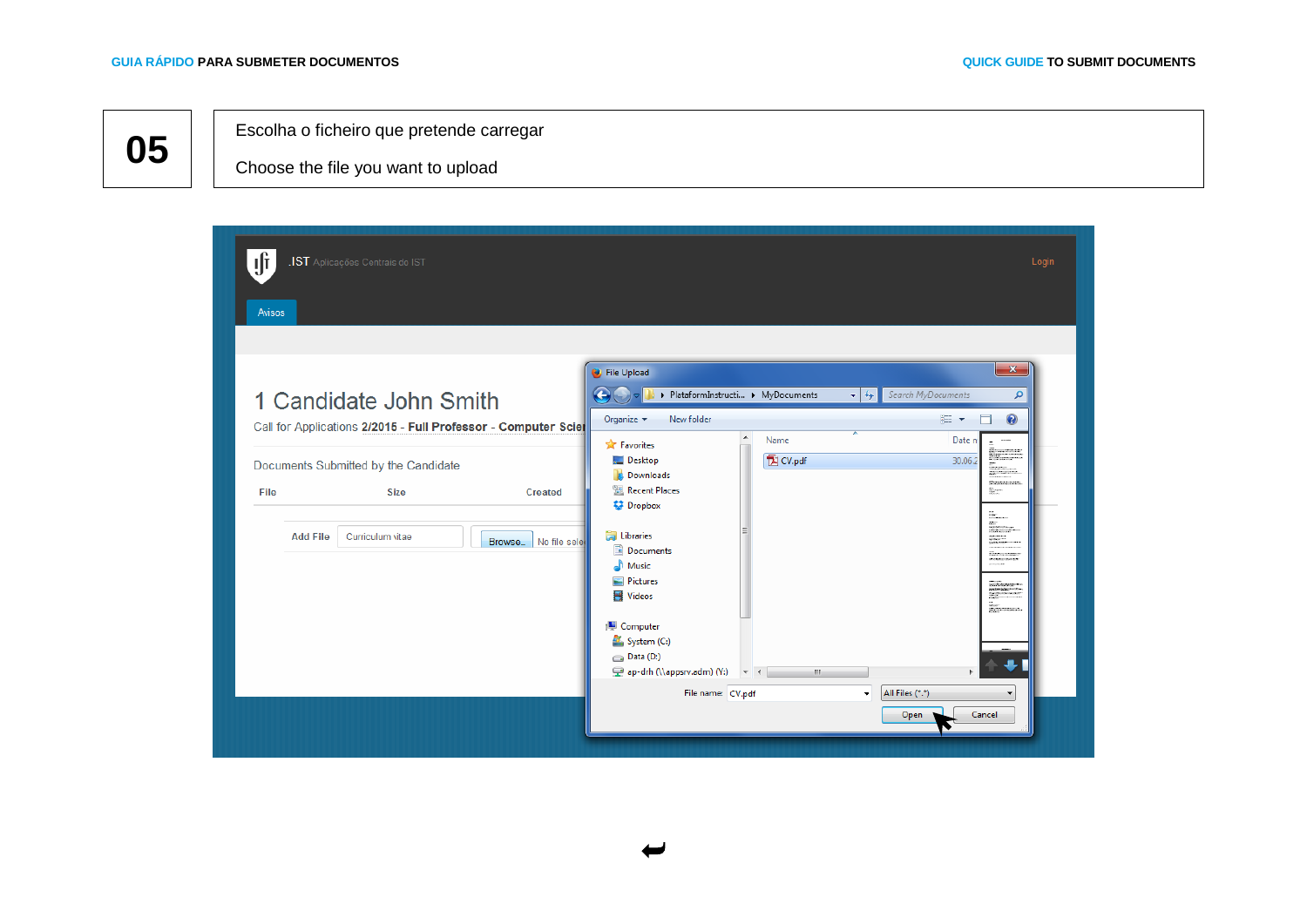<span id="page-6-0"></span>Prima o botão 'Upload'

Press the button 'Upload'

| ılî<br>Avisos   | .IST Aplicações Centrais do IST                     |                |                                                                                                                                                | Login |
|-----------------|-----------------------------------------------------|----------------|------------------------------------------------------------------------------------------------------------------------------------------------|-------|
|                 |                                                     |                |                                                                                                                                                |       |
|                 | 1 Candidate John Smith                              |                | Call for Applications 2/2015 - Full Professor - Computer Science and Engineering - Artificial intelligence 2015-06-17 00:00 - 2015-08-02 00:00 |       |
| File            | Documents Submitted by the Candidate<br><b>Size</b> | Created        | <b>Modified</b>                                                                                                                                |       |
| <b>Add File</b> | Curriculum vitae                                    | Browse. CV.pdf | Upload                                                                                                                                         |       |
|                 |                                                     |                |                                                                                                                                                |       |
|                 |                                                     |                |                                                                                                                                                |       |
|                 |                                                     |                |                                                                                                                                                |       |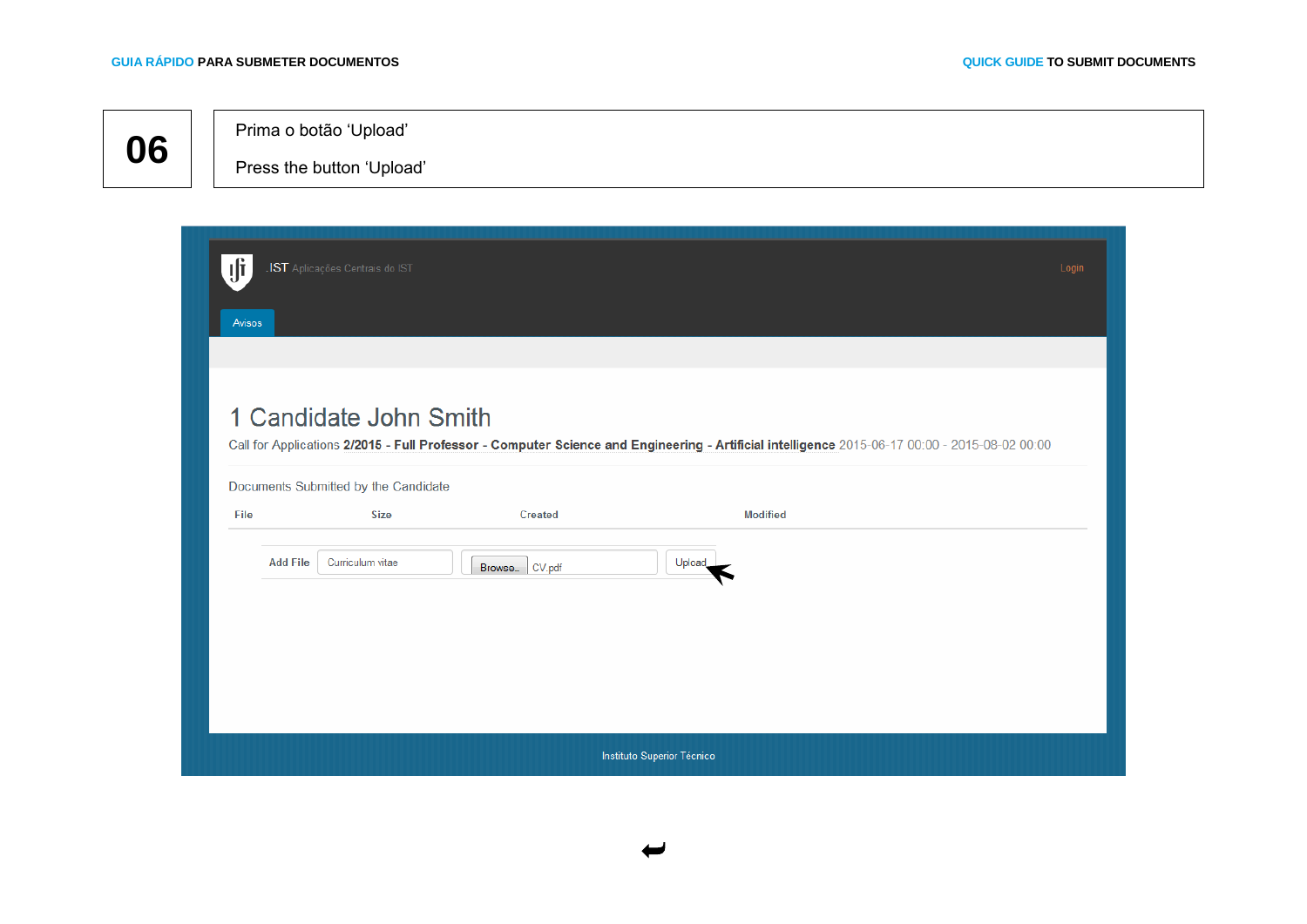<span id="page-7-0"></span>O documento será adicionado à sua pasta de candidato

The document will be added to your candidate folder

| ļf<br>.IST Aplicações Centrais do IST<br>Avisos                        |             |                              |                            | Login                                                                                                                                          |
|------------------------------------------------------------------------|-------------|------------------------------|----------------------------|------------------------------------------------------------------------------------------------------------------------------------------------|
| 1 Candidate John Smith<br>Documents Submitted by the Candidate<br>File | <b>Size</b> | Created                      | <b>Modified</b>            | Call for Applications 2/2015 - Full Professor - Computer Science and Engineering - Artificial intelligence 2015-06-17 00:00 - 2015-08-02 00:00 |
| Curriculum vitae                                                       | 207240      | 2015-06-30 10:51             | 2015-06-30 10:51           | Download<br>Delete                                                                                                                             |
| <b>Add File</b>                                                        |             | No file selected.<br>Browse. | Upload                     |                                                                                                                                                |
|                                                                        |             |                              | Instituto Superior Técnico |                                                                                                                                                |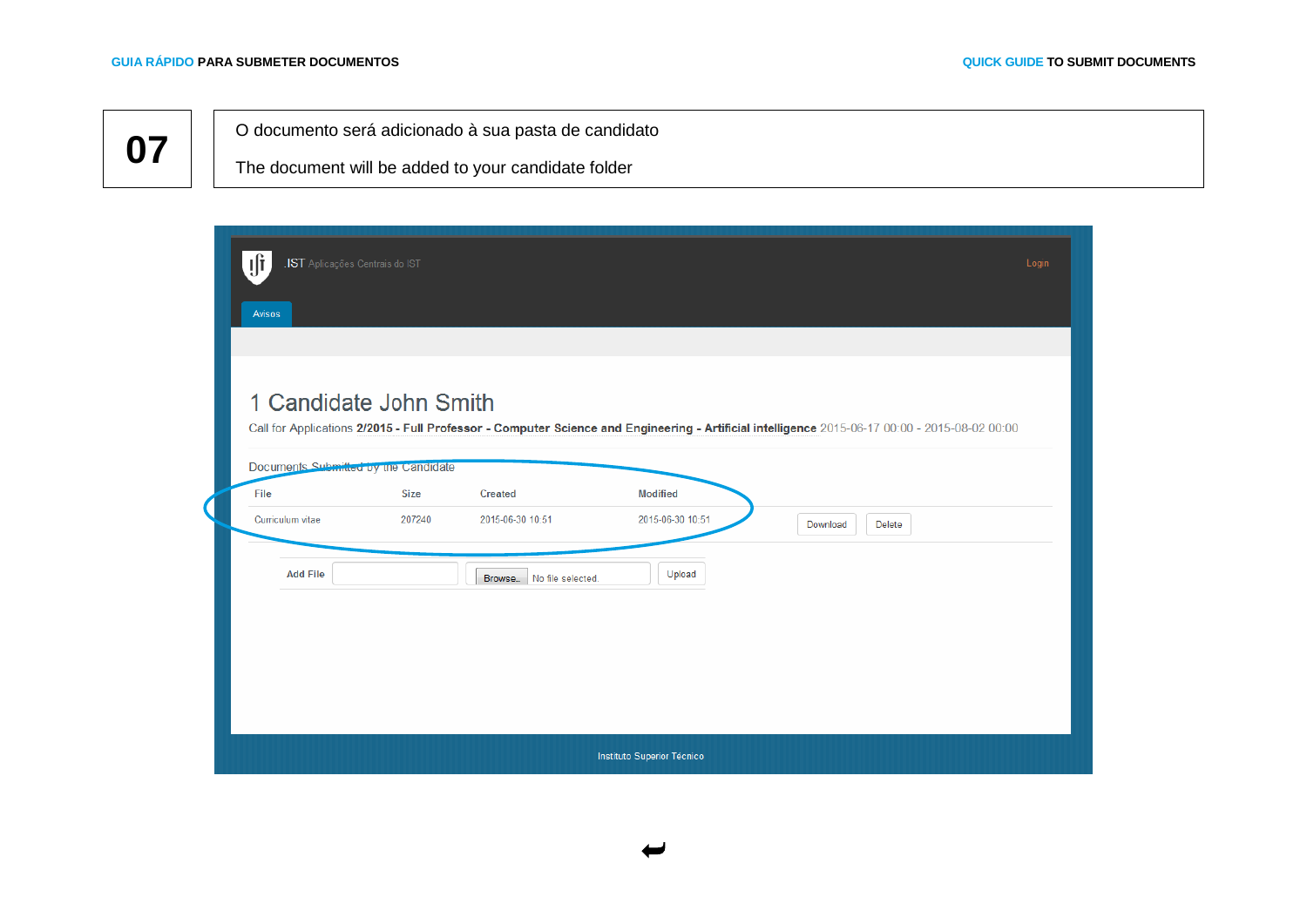<span id="page-8-0"></span>Para apagar um documento, pressione o botão 'Delete'

To delete a document, press the button 'Delete'

| ıfi<br>.IST Aplicações Centrais do IST |             |                             |                            | Login                                                                                                                                          |
|----------------------------------------|-------------|-----------------------------|----------------------------|------------------------------------------------------------------------------------------------------------------------------------------------|
| Avisos                                 |             |                             |                            |                                                                                                                                                |
|                                        |             |                             |                            |                                                                                                                                                |
| 1 Candidate John Smith                 |             |                             |                            | Call for Applications 2/2015 - Full Professor - Computer Science and Engineering - Artificial intelligence 2015-06-17 00:00 - 2015-08-02 00:00 |
| Documents Submitted by the Candidate   |             |                             |                            |                                                                                                                                                |
| File                                   | <b>Size</b> | Created                     | <b>Modified</b>            |                                                                                                                                                |
| Curriculum vitae                       | 207240      | 2015-06-30 10:51            | 2015-06-30 10:51           | Download<br>Delete                                                                                                                             |
| <b>Add File</b>                        |             | No file selected.<br>Browse | Upload                     |                                                                                                                                                |
|                                        |             |                             |                            |                                                                                                                                                |
|                                        |             |                             |                            |                                                                                                                                                |
|                                        |             |                             |                            |                                                                                                                                                |
|                                        |             |                             |                            |                                                                                                                                                |
|                                        |             |                             | Instituto Superior Técnico |                                                                                                                                                |

U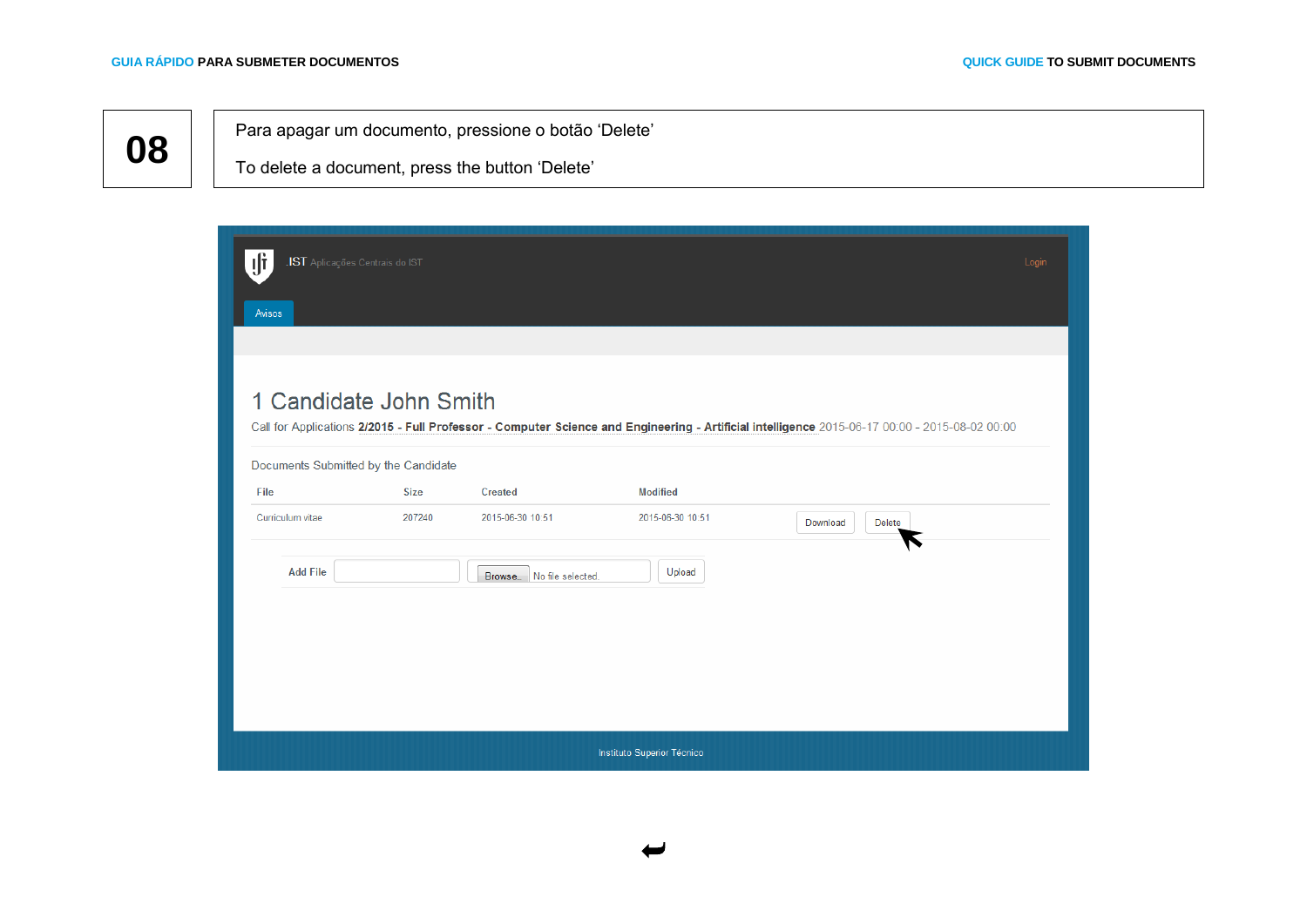<span id="page-9-0"></span>**09** Para substituir um documento, submeta-o novamente, assegurando que tem o mesmo nome

To replace a document, submit it again, making sure that you give it the same name

| ПT<br>Avisos                | .IST Aplicações Centrais do IST                                        |                                                                                                   |                            |                                                                                                                                                                                         |                                            | Login                                                                                                             |
|-----------------------------|------------------------------------------------------------------------|---------------------------------------------------------------------------------------------------|----------------------------|-----------------------------------------------------------------------------------------------------------------------------------------------------------------------------------------|--------------------------------------------|-------------------------------------------------------------------------------------------------------------------|
| File                        | 1 Candidate John Smith<br>Documents Submitted by the Candidate<br>Size | Call for Applications 2/2015 - Full Professor - Computer Science and Engineering - Art<br>Created | <b>Modified</b>            | File Upload<br>PlataformInstructi > MyDocuments<br>New folder<br>Organize $\blacktriangledown$<br>$\blacktriangle$<br><b>X</b> Favorites                                                | $\mathbf{v}$ +<br>≖<br>Name                | $\mathbf{x}$<br>Search MyDocuments<br>م<br>$\Box$<br>$\odot$<br>888 ▼<br>Date n<br><b>Book Street</b><br>-------- |
| Curriculum vitae<br>Add die | 207240<br>Curriculum vitae                                             | 2015-06-30 11:15<br>Browse.   No file selected.                                                   | 2015-06-30 11:22<br>Upload | Desktop<br><b>D</b> Downloads<br>Recent Places<br><b>Dropbox</b><br>Libraries<br>Documents<br>$\blacksquare$ Music<br>Pictures<br>Videos<br>Computer<br>System (C:)<br>$\Box$ Data (D:) | T CV.pdf<br>CV_UPDATED.pdf<br>$\mathbf{m}$ | 30.06.2<br>30.06.2<br>T.<br>antarias<br>Cantarias estas<br>$\ddot{ }$                                             |
|                             |                                                                        |                                                                                                   | Instituto Superior Técnico | File name: CV_UPDATED.pdf                                                                                                                                                               |                                            | All Files (*.*)<br>Open<br>Cancel                                                                                 |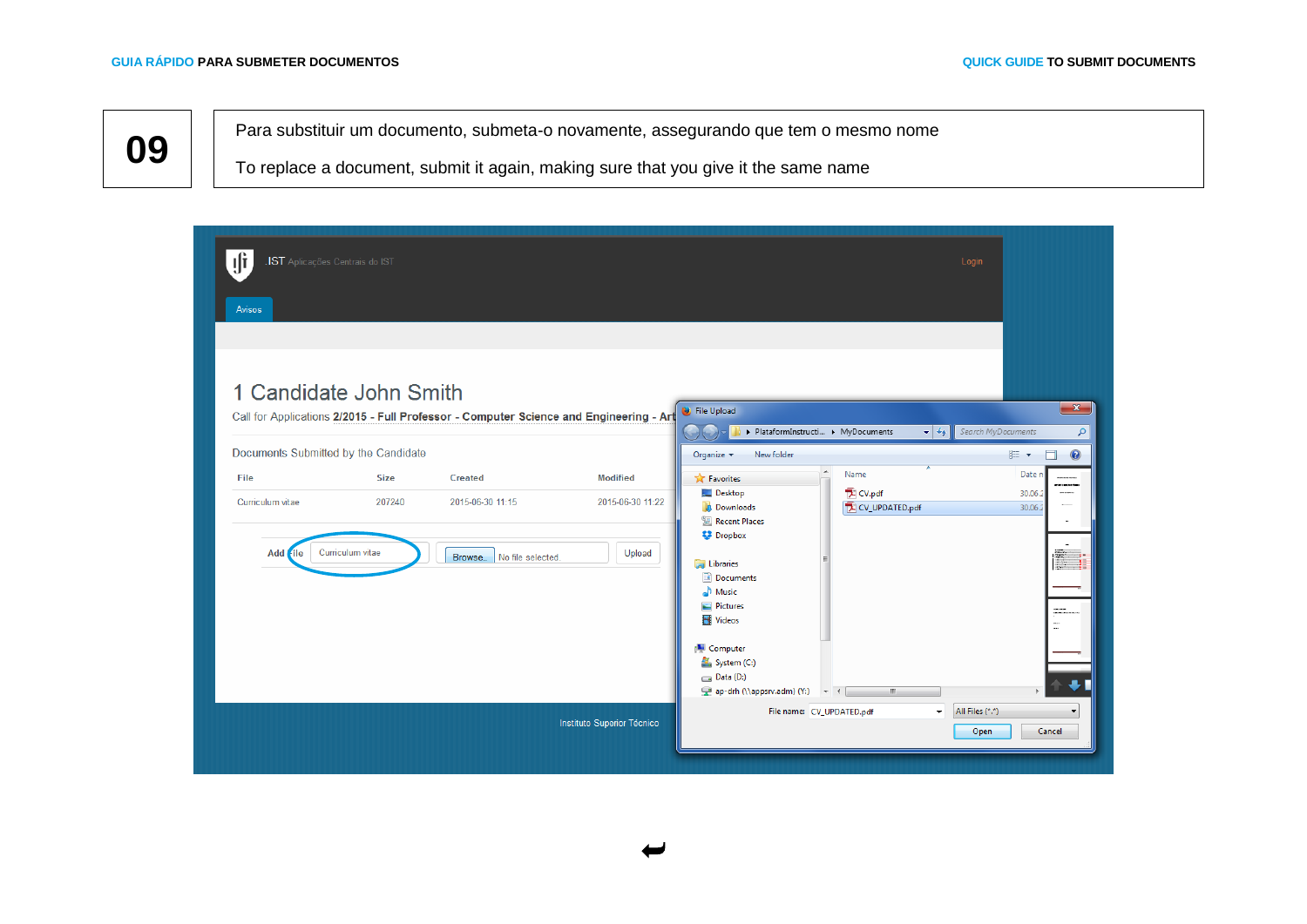<span id="page-10-0"></span>**10** Se pretender carregar vários documentos simultaneamente, pode submeter um ficheiro compactado (.zip)

If you wish to upload several files at a time, you may submit a compacted file (.zip)

| ıfr<br>.IST Aplicações Centrais do IST<br>Avisos               |                                               |                                                                                        |                                               |                                                                                                                                         | Login                                                                         |                                         |                                   |
|----------------------------------------------------------------|-----------------------------------------------|----------------------------------------------------------------------------------------|-----------------------------------------------|-----------------------------------------------------------------------------------------------------------------------------------------|-------------------------------------------------------------------------------|-----------------------------------------|-----------------------------------|
| 1 Candidate John Smith<br>Documents Submitted by the Candidate |                                               | Call for Applications 2/2015 - Full Professor - Computer Science and Engineering - Art |                                               | File Upload<br>€<br>New folder<br>Organize v                                                                                            | ▶ PlataformInstru ▶ MyDocuments ▶<br>$\mathbf{v}$ +                           | Search MyDocuments<br>988 -             | $- x -$<br>م<br>$\odot$<br>$\Box$ |
| File<br>Curriculum vitae<br><b>Add File</b>                    | <b>Size</b><br>207240<br>Publications in 2014 | <b>Created</b><br>2015-06-30 11:15<br>Browse.   No file selected.                      | <b>Modified</b><br>2015-06-30 11:22<br>Upload | <b>X</b> Favorites<br>Desktop<br><b>D</b> . Downloads<br><b>E</b> Recent Places<br><b>E</b> Dropbox<br><b>Ed Libraries</b><br>Documents | $\blacktriangle$<br>Name<br>CV.pdf<br>CV_UPDATED.pdf<br>Publications_2014.zip | Date n<br>30.06.2<br>30.06.2<br>30.06.2 | No preview                        |
|                                                                |                                               |                                                                                        |                                               | $\blacksquare$ Music<br>Pictures<br>Videos<br>Computer<br>System (C:)<br>$\Box$ Data (D:)<br>ap-drh (\\appsrv.adm) (Y:) $\rightarrow$ < | $\mathbf{m}_1$                                                                | þ.                                      | available.                        |
|                                                                |                                               |                                                                                        | Instituto Superior Técnico                    |                                                                                                                                         | File name: Publications_2014.zip<br>٠                                         | All Files (*.*)<br>Open                 | Cancel                            |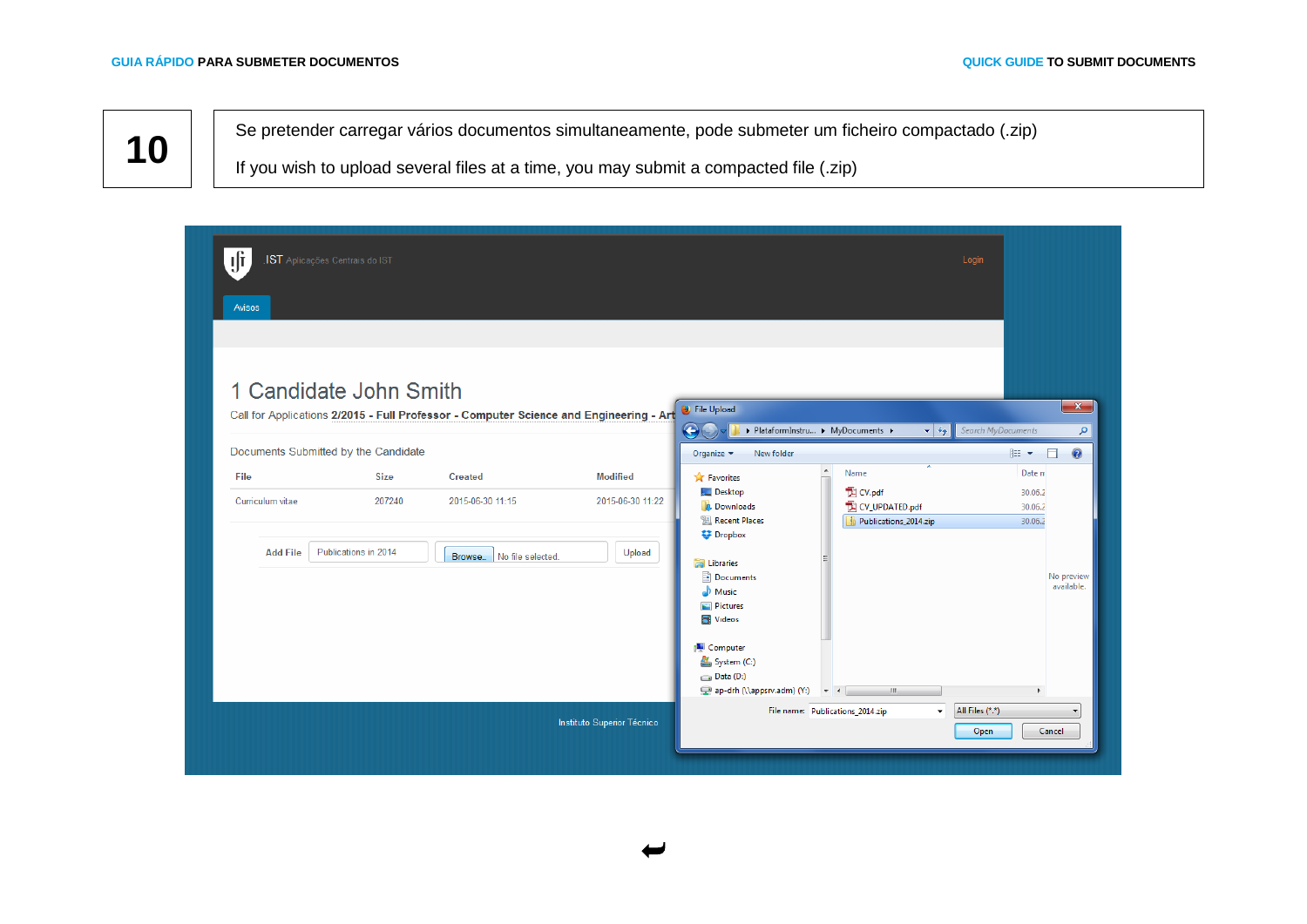<span id="page-11-0"></span>

Pode descarregar os documentos previamente submetidos, pressionando o botão 'Download'

You may download the documents you submitted, by pressing the button 'Download'

| ıfi<br>.IST Aplicações Centrais do IST |        |                             |                  | Login                                                                                                                                          |
|----------------------------------------|--------|-----------------------------|------------------|------------------------------------------------------------------------------------------------------------------------------------------------|
| Avisos                                 |        |                             |                  |                                                                                                                                                |
|                                        |        |                             |                  |                                                                                                                                                |
| 1 Candidate John Smith                 |        |                             |                  | Call for Applications 2/2015 - Full Professor - Computer Science and Engineering - Artificial intelligence 2015-06-17 00:00 - 2015-08-02 00:00 |
| Documents Submitted by the Candidate   |        |                             |                  |                                                                                                                                                |
| File                                   | Size   | <b>Created</b>              | <b>Modified</b>  |                                                                                                                                                |
| Curriculum vitae                       | 207240 | 2015-06-30 11:15            | 2015-06-30 11:22 | Delete<br>Download                                                                                                                             |
| Publications in 2014                   | 134    | 2015-06-30 11:50            | 2015-06-30 11:50 | Download<br>Delete                                                                                                                             |
| <b>Add File</b>                        |        | Browse<br>No file selected. | Upload           |                                                                                                                                                |
|                                        |        |                             |                  |                                                                                                                                                |
|                                        |        |                             |                  |                                                                                                                                                |
|                                        |        |                             |                  |                                                                                                                                                |
|                                        |        |                             |                  |                                                                                                                                                |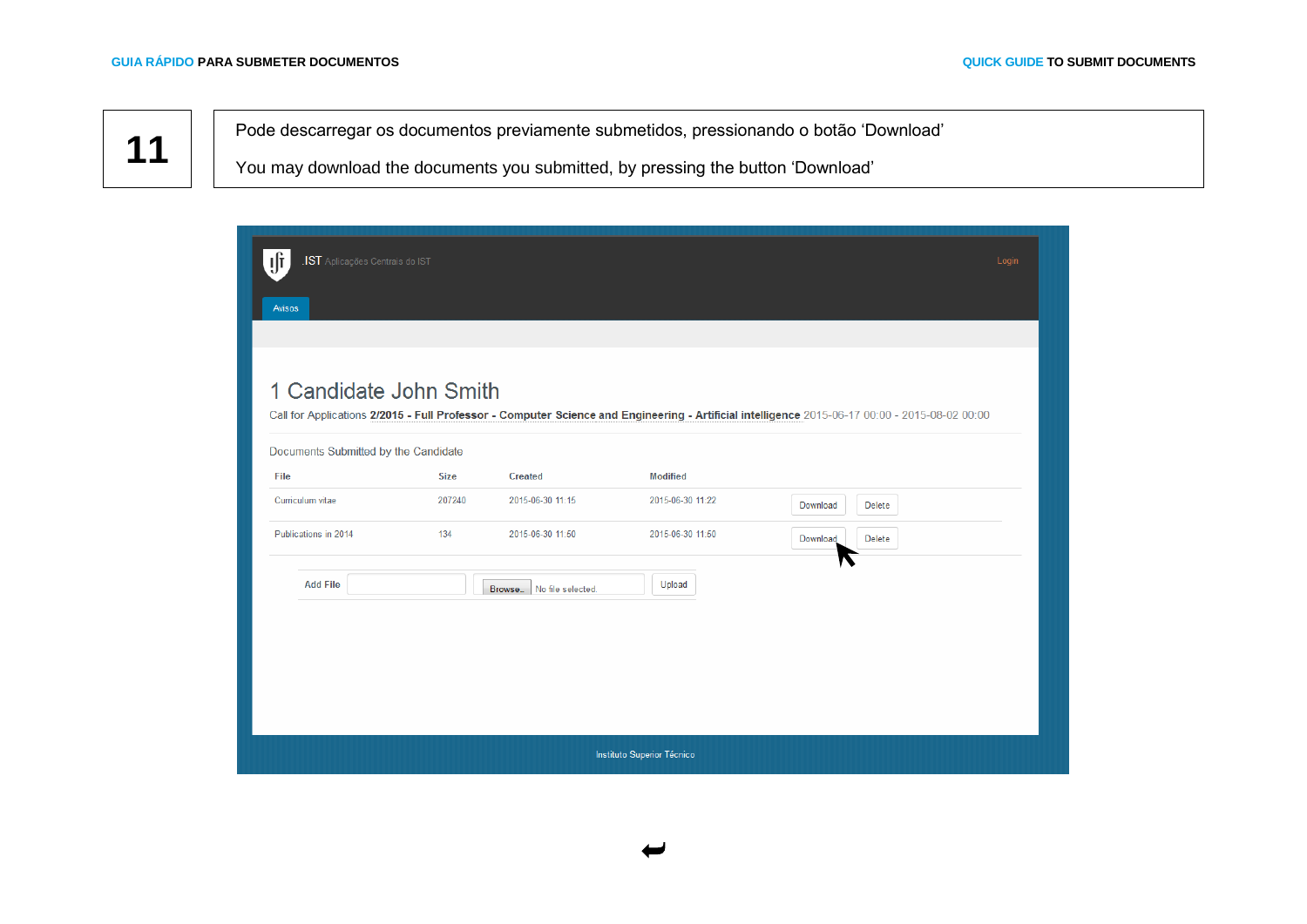<span id="page-12-0"></span>**12** Na data indicada na mensagem de correio eletrónico, a ligação deixará de funcionar. Até essa data, deverá submeter/lacrar a candidatura.

After the date/hour indicated in the email, the URL will no longer work. Until that moment, you must submit and seal your application.

| Subject: Re: Call for applications 2/2015 - Full Professor - Computer Science and Engineering - Artificial intelligence<br>Date: Tue, 23 Jun 2015 17:53:58 +0100<br>From: Jane <jane@tecnico.ulisboa.pt><br/>To: John Smith <miguel.m.coimbra@tecnico.ulisboa.pt></miguel.m.coimbra@tecnico.ulisboa.pt></jane@tecnico.ulisboa.pt> |                                                                                                                                                                          |        |                                               |                                   |          |        |       |
|-----------------------------------------------------------------------------------------------------------------------------------------------------------------------------------------------------------------------------------------------------------------------------------------------------------------------------------|--------------------------------------------------------------------------------------------------------------------------------------------------------------------------|--------|-----------------------------------------------|-----------------------------------|----------|--------|-------|
| Dear John Smith,<br>We acknowledge your interest in this call.<br>The following documents will be required to complete the application:<br>Curriculum vitae<br>Synopsis of the most relevant academic contributions<br>PDF version of the most relevant scientific publications                                                   | ıfi<br>.IST Aplicações Centrais do IST<br>Avisos                                                                                                                         |        |                                               |                                   |          |        | Login |
| Scientific and pedagogical project<br>- Other relevant works<br>- Signed declaration on honor<br>To upload the required documents please use the following URL (PDF file format is highly recom                                                                                                                                   | 1 Candidate John Smith<br>Call for Applications 2/2015 - Full Professor - Computer Science and Engineering - Artificial intelligence 2015-06-17 00:00 - 2015-08-12 23:50 |        |                                               |                                   |          |        |       |
| https://dot.tecnico.ulisboa.pt//admissions/candidate/4446132321869843?hash=31ae43ea-d86<br>The above URL will be active until 2015.08.12 11.50 pm (GMT+1). You are allowed to add or rep                                                                                                                                          | Documents Submitted by the Candidate<br>File                                                                                                                             | Size   | Created                                       | <b>Modified</b>                   |          |        |       |
| You can find instructions to upload the documents at ntip://drh.tecnico.ulisboa.pt/<br>If you have any further questions, please do not hesitate to reply to this message.                                                                                                                                                        | Curriculum vitae                                                                                                                                                         | 207240 | 2015-06-30 11:15                              | 2015-06-30 11:22                  | Download | Delete |       |
| Best regards,<br>Jane<br><b>Faculty and Researchers Unit</b><br><b>Human Resources Division</b>                                                                                                                                                                                                                                   | Publications in 2014<br><b>Add File</b>                                                                                                                                  | 134    | 2015-06-30 11:50<br>Browse. No file selected. | 2015-06-30 11:50<br>Upload        | Download | Delete |       |
|                                                                                                                                                                                                                                                                                                                                   |                                                                                                                                                                          |        |                                               |                                   |          |        |       |
|                                                                                                                                                                                                                                                                                                                                   |                                                                                                                                                                          |        |                                               | <b>Instituto Superior Técnico</b> |          |        |       |